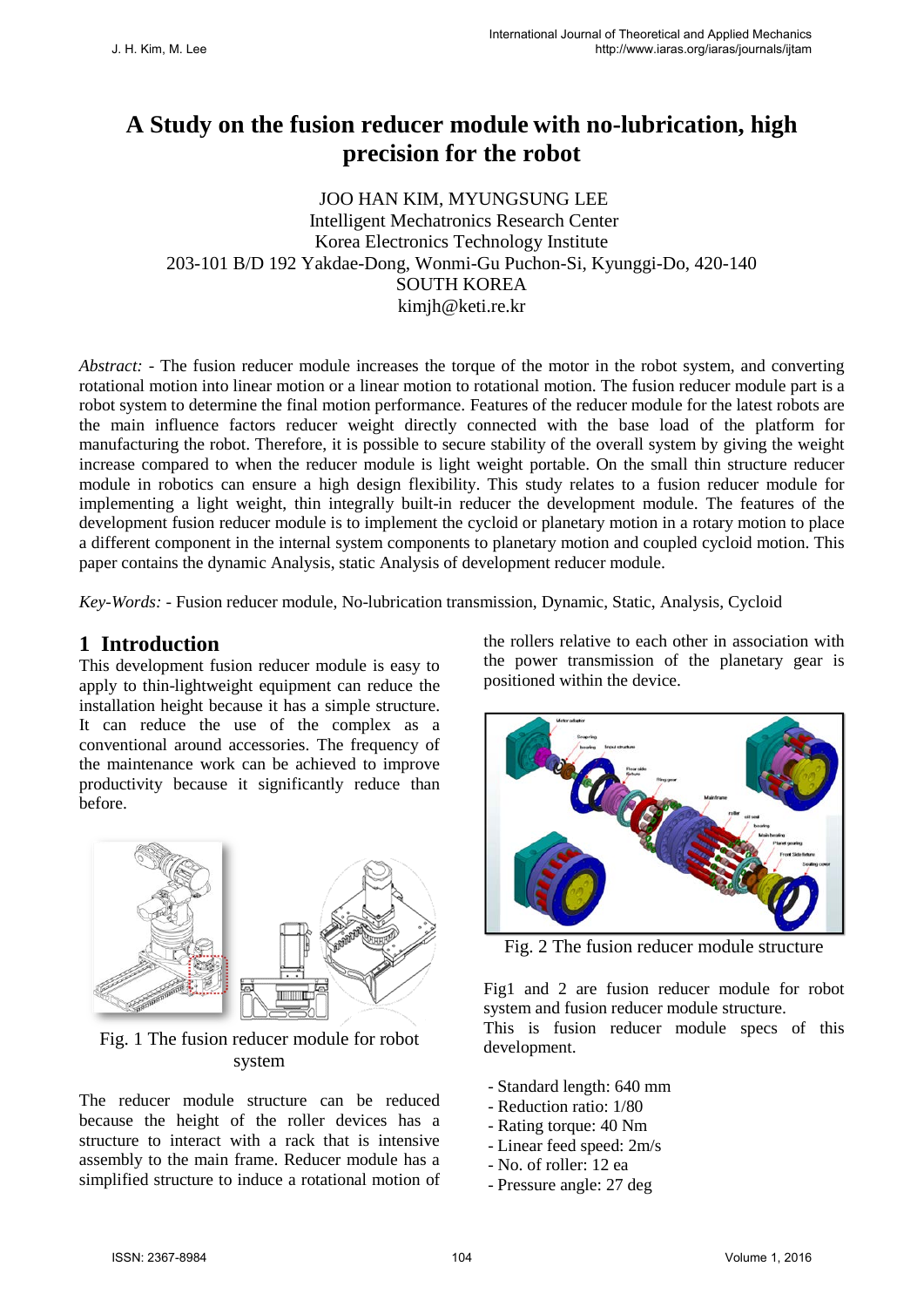**Velocity of Rack Gear** 

### **2 Dynamic analysis of reducer module**

In order to investigate the operability of main core component of the rack and pinion of the fusion reducer module were used to multi-body dynamics Multi-body dynamics is relative motion and the force field of the study of the object in the case of the configuration of one or more objects that movement keeping the mutual relationship.



Fig. 3 Multi-body dynamics analysis model

Fig 3 is a multi-body dynamics analysis model for analyzing the dynamic behavior of reducer module rack and pinion. Following figure is the mechanism system of the translation of the rack at a speed 2 m / sec.



Fig. 4 Analysis result of displacement of rack gear

Fig 4 shows the total distance moved for 0.2 seconds when the rack is moving at a speed of 2m / sec.

 $0.080$   $0.180$   $0.120$ 

Fig. 5 Analysis result of velocity of rack gear Fig 5 and 6 shows the moving speed and acceleration for the moving rack for 0.2 seconds. Fig 5 is a rack rate of speed results appear in the 0.2 m / sec. The same output speed and input speed of 0.2 m / sec was calculated. Through this, is was verified reliability of the object dynamics analysis.

**Acceleration of Rack Gear** 



Fig. 6 Analysis result of acceleration of rack gear

Fig 7 and 8 show the pinion angular velocity and angular acceleration . At the same way as in stationary rack to increase the angular velocity it is substantially linearly increased for 0.01 seconds to 42 rad / sec, since the angular velocity is nearly constant.



Fig. 7 Analysis result of angular velocity of pinion gear

**Angular Velocity of Pinion Gear**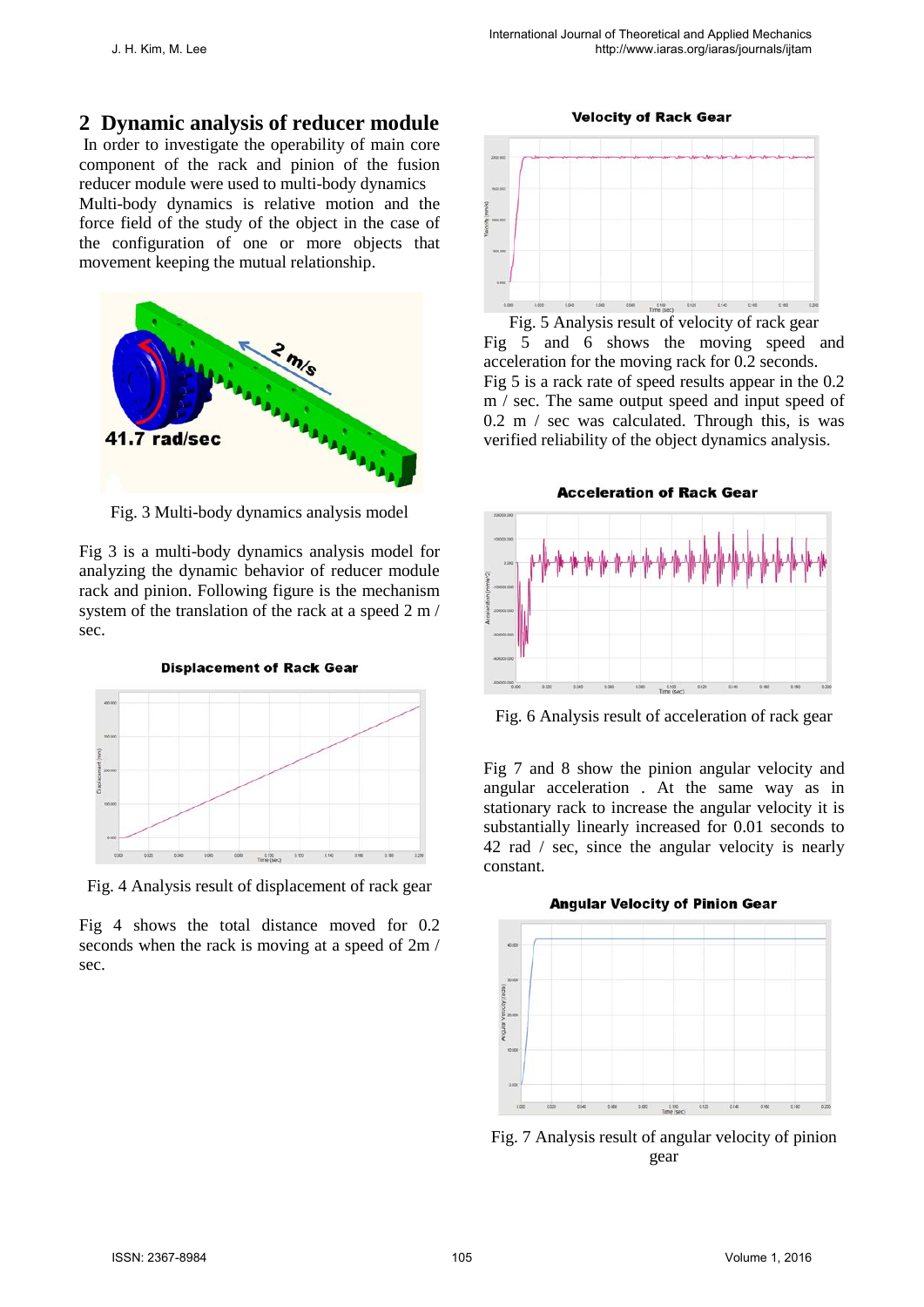

Fig. 8 Analysis result of angular acceleration of pinion gear

Fig 9 shows the amount of torque generated in accordance with rotation of the pinion of the rack at the time of the feed. The initial torque was required in order to rotate the pinion by 0.01 seconds in the stop mode, the no - load state after that it can be seen few torque is then generated.

**Driving Torque on Pinion Gear** 



Fig. 9 Analysis result of driving torque on pinion

Figure 10 shows the amount of force generated in the pitch point of the rack and pinion according to a translation of the rack. The size of the torque moment that is contact force investigated the occurrence of certain changes occur.



Fig.10 Analysis result of contact force

# **3 Static analysis of reducer module**

In this study, to find out the strength and rigidity characteristics of the reducer module gear racks and pinion used the finite element method. Finite element analysis was used to calculate the stress in the rack and pinion gear.



Fig. 11 Analysis lattices of rack & pinion The reducer module design strength of tooth are reviewed mainly on the tooth root bending strength and fatigue strength of tooth contacts. In particular, it is necessary to order to determine the amount of power that is allowed to pass by the value selected for the absolute value of the bending stress .



(a) X- direction stress